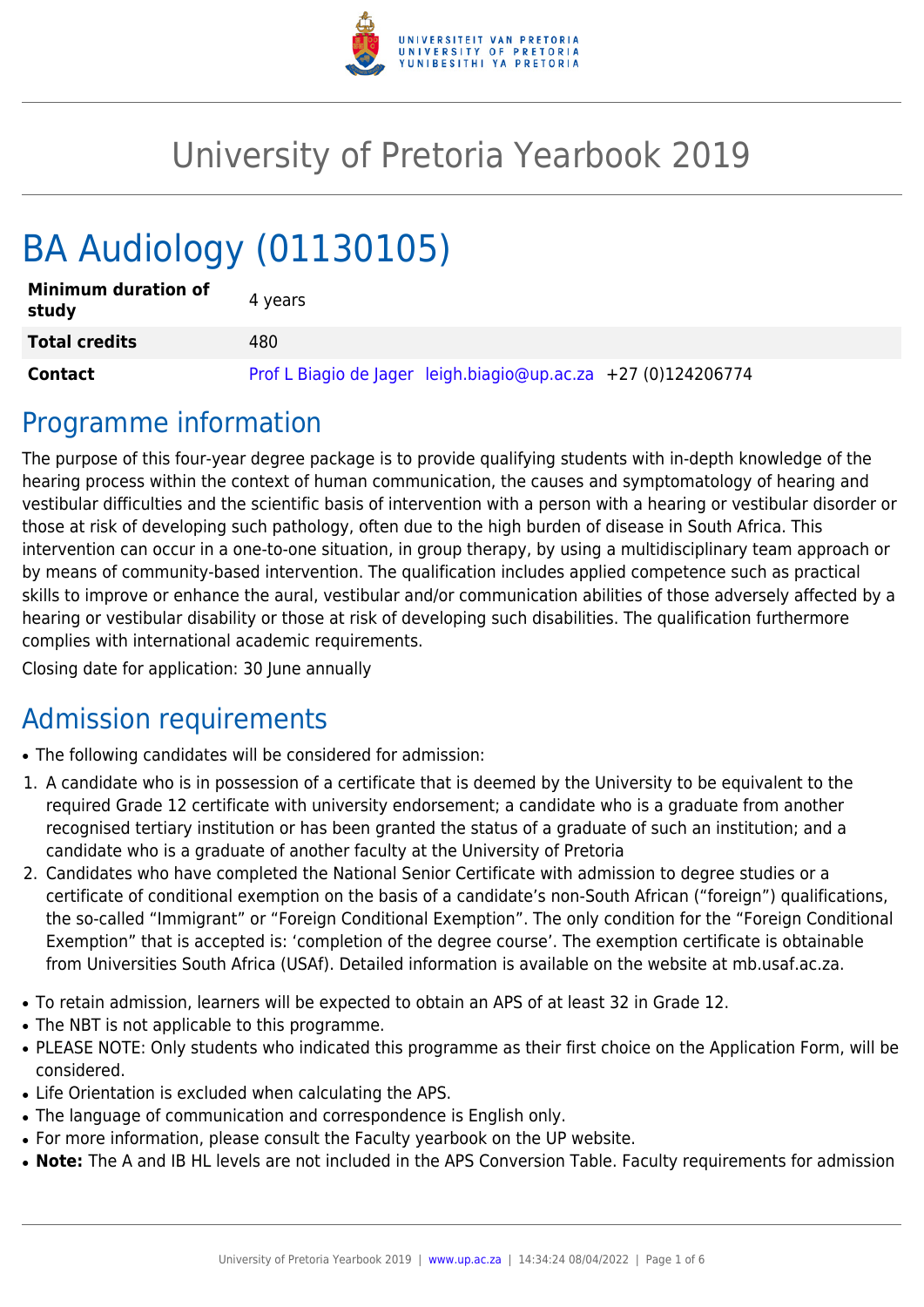

based on these equivalent international qualifications are a D for the A level and 4 for the IB HL level.

- Non-NSC candidates who have already completed the equivalent of Grade 12, are advised to submit their Exemption certificates obtained from USAf (www.usaf.ac.za) along with their applications.
- Non-NSC candidates who do not have English Language in Grade 12 are advised to write the NBT or submit their SAT results. Please note that English Literature is not considered as a substitute for English language.

| <b>Minimum requirements</b>                                                    |          |                    |          |            |  |
|--------------------------------------------------------------------------------|----------|--------------------|----------|------------|--|
| <b>Achievement level</b>                                                       |          |                    |          |            |  |
| <b>English Home Language or</b><br><b>English First Additional</b><br>Language |          | <b>Mathematics</b> |          | <b>APS</b> |  |
| NSC/IEB<br>5                                                                   | AS Level | NSC/IEB<br>4       | AS Level | 32         |  |

To retain admission, candidates will be expected to achieve an APS of at least 32 in Grade 12.

The NBT is not applicable to this programme.

\* Cambridge A level candidates who obtained at least a D in the required subjects, will be considered for admission. International Baccalaureate (IB) HL candidates who obtained at least a 4 in the required subjects, will be considered for admission.

### Additional requirements

Departmental selection takes place.

Practising audologists should have good speech production and language use to serve as a model for individuals with vestibular and hearing disorders. They should also have good hearing, vision, and motor ability in order to assess and treat individuals with a variety of vestibular disorders.

### Other programme-specific information

Students who are deemed to be at risk of their level of academic literacy are compelled to take ALL 110.

Students who are deemed NOT to be at risk of their level of academic literacy may substitute ALL 110 with SEP 110 or ZUL 110.

Please note:

- Change over from one programme to the other at the end of the first year of study will be subject to available space in the second year of study and to a selection process.
- To pass a module, a subminimum of 40% has to be achieved in each subsection of the following modules: Audiology (ODL), Human communication (KMP) and Speech-language pathology (SPP).

### Pass with distinction

In order to pass the degree with distinction a student has to obtain:

- a final mark of 70% or higher for each of the modules of the final year;
- a weighted average of 75% or higher for the Audiology modules at fourth-year level; and also
- a final mark of 75% or higher for one of the theoretical modules, ODL 410 or ODL 420.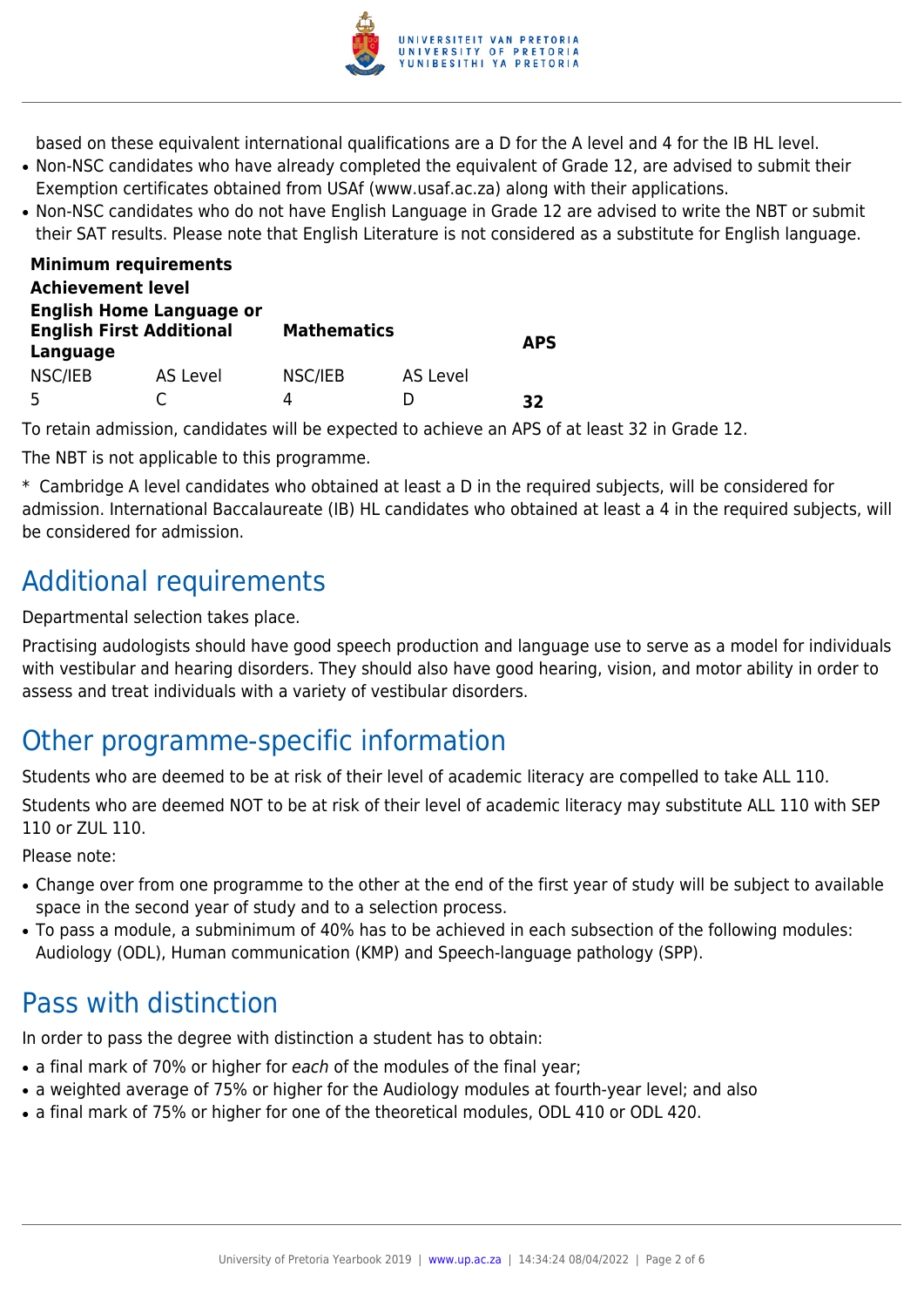

### Curriculum: Year 1

#### **Minimum credits: 108**

#### **Fundamental modules**

[Academic information management 101](https://www.up.ac.za/faculty-of-education/yearbooks/2019/modules/view/AIM 101) (AIM 101) - Credits: 6.00 [Academic literacy 110](https://www.up.ac.za/faculty-of-education/yearbooks/2019/modules/view/ALL 110) (ALL 110) - Credits: 6.00 [Academic orientation 101](https://www.up.ac.za/faculty-of-education/yearbooks/2019/modules/view/UPO 101) (UPO 101) - Credits: 0.00

#### **Core modules**

[Anatomy 111](https://www.up.ac.za/faculty-of-education/yearbooks/2019/modules/view/ANA 111) (ANA 111) - Credits: 5.00 [Physiology 110](https://www.up.ac.za/faculty-of-education/yearbooks/2019/modules/view/FSG 110) (FSG 110) - Credits: 6.00 [Physiology 120](https://www.up.ac.za/faculty-of-education/yearbooks/2019/modules/view/FSG 120) (FSG 120) - Credits: 6.00 [Integrated healthcare leadership 120](https://www.up.ac.za/faculty-of-education/yearbooks/2019/modules/view/IHL 120) (IHL 120) - Credits: 8.00 [Medical terminology 180](https://www.up.ac.za/faculty-of-education/yearbooks/2019/modules/view/MTL 180) (MTL 180) - Credits: 12.00 [Audiology 110](https://www.up.ac.za/faculty-of-education/yearbooks/2019/modules/view/ODL 110) (ODL 110) - Credits: 5.00 [Audiology 120](https://www.up.ac.za/faculty-of-education/yearbooks/2019/modules/view/ODL 120) (ODL 120) - Credits: 7.00 [Psychology 110](https://www.up.ac.za/faculty-of-education/yearbooks/2019/modules/view/SLK 110) (SLK 110) - Credits: 12.00 [Psychology 120](https://www.up.ac.za/faculty-of-education/yearbooks/2019/modules/view/SLK 120) (SLK 120) - Credits: 12.00 [Speech-language pathology 110](https://www.up.ac.za/faculty-of-education/yearbooks/2019/modules/view/SPP 110) (SPP 110) - Credits: 5.00 [Speech-language pathology 120](https://www.up.ac.za/faculty-of-education/yearbooks/2019/modules/view/SPP 120) (SPP 120) - Credits: 7.00 [Speech science 110](https://www.up.ac.za/faculty-of-education/yearbooks/2019/modules/view/SWL 110) (SWL 110) - Credits: 6.00 [Speech science 120](https://www.up.ac.za/faculty-of-education/yearbooks/2019/modules/view/SWL 120) (SWL 120) - Credits: 6.00 [Speech science: 181](https://www.up.ac.za/faculty-of-education/yearbooks/2019/modules/view/SWL 181) (SWL 181) - Credits: 5.00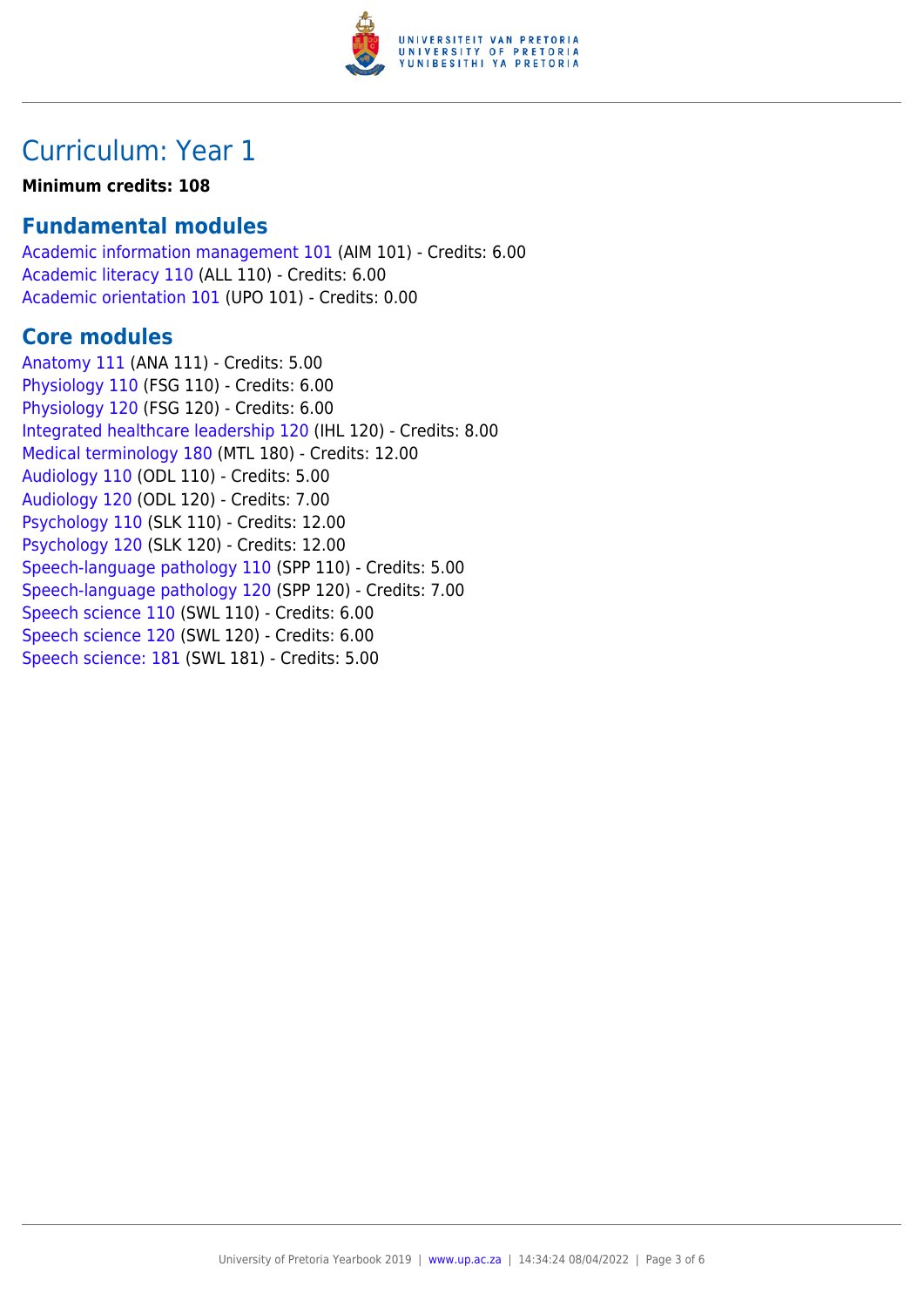

### Curriculum: Year 2

#### **Minimum credits: 129**

Select one of the following: SEP 110 or ZUL 110

#### **Core modules**

[Integrated healthcare leadership 210](https://www.up.ac.za/faculty-of-education/yearbooks/2019/modules/view/IHL 210) (IHL 210) - Credits: 8.00 [Human communication 210](https://www.up.ac.za/faculty-of-education/yearbooks/2019/modules/view/KMP 210) (KMP 210) - Credits: 5.00 [Human communication 220](https://www.up.ac.za/faculty-of-education/yearbooks/2019/modules/view/KMP 220) (KMP 220) - Credits: 5.00 [Neuro-anatomy for communication pathology 211](https://www.up.ac.za/faculty-of-education/yearbooks/2019/modules/view/NAN 211) (NAN 211) - Credits: 7.00 [Neuro-physiology 221](https://www.up.ac.za/faculty-of-education/yearbooks/2019/modules/view/NFG 221) (NFG 221) - Credits: 7.00 [Audiology 210](https://www.up.ac.za/faculty-of-education/yearbooks/2019/modules/view/ODL 210) (ODL 210) - Credits: 10.00 [Audiology 220](https://www.up.ac.za/faculty-of-education/yearbooks/2019/modules/view/ODL 220) (ODL 220) - Credits: 10.00 [Audiology: Practical 281](https://www.up.ac.za/faculty-of-education/yearbooks/2019/modules/view/ODL 281) (ODL 281) - Credits: 5.00 [Sepedi for beginners 110](https://www.up.ac.za/faculty-of-education/yearbooks/2019/modules/view/SEP 110) (SEP 110) - Credits: 12.00 [Psychology 210](https://www.up.ac.za/faculty-of-education/yearbooks/2019/modules/view/SLK 210) (SLK 210) - Credits: 20.00 [Psychology 220](https://www.up.ac.za/faculty-of-education/yearbooks/2019/modules/view/SLK 220) (SLK 220) - Credits: 20.00 [Setswana for beginners 110](https://www.up.ac.za/faculty-of-education/yearbooks/2019/modules/view/STW 110) (STW 110) - Credits: 12.00 [Speech science 210](https://www.up.ac.za/faculty-of-education/yearbooks/2019/modules/view/SWL 210) (SWL 210) - Credits: 10.00 [Speech science 220](https://www.up.ac.za/faculty-of-education/yearbooks/2019/modules/view/SWL 220) (SWL 220) - Credits: 10.00 [isiZulu for beginners 110](https://www.up.ac.za/faculty-of-education/yearbooks/2019/modules/view/ZUL 110) (ZUL 110) - Credits: 12.00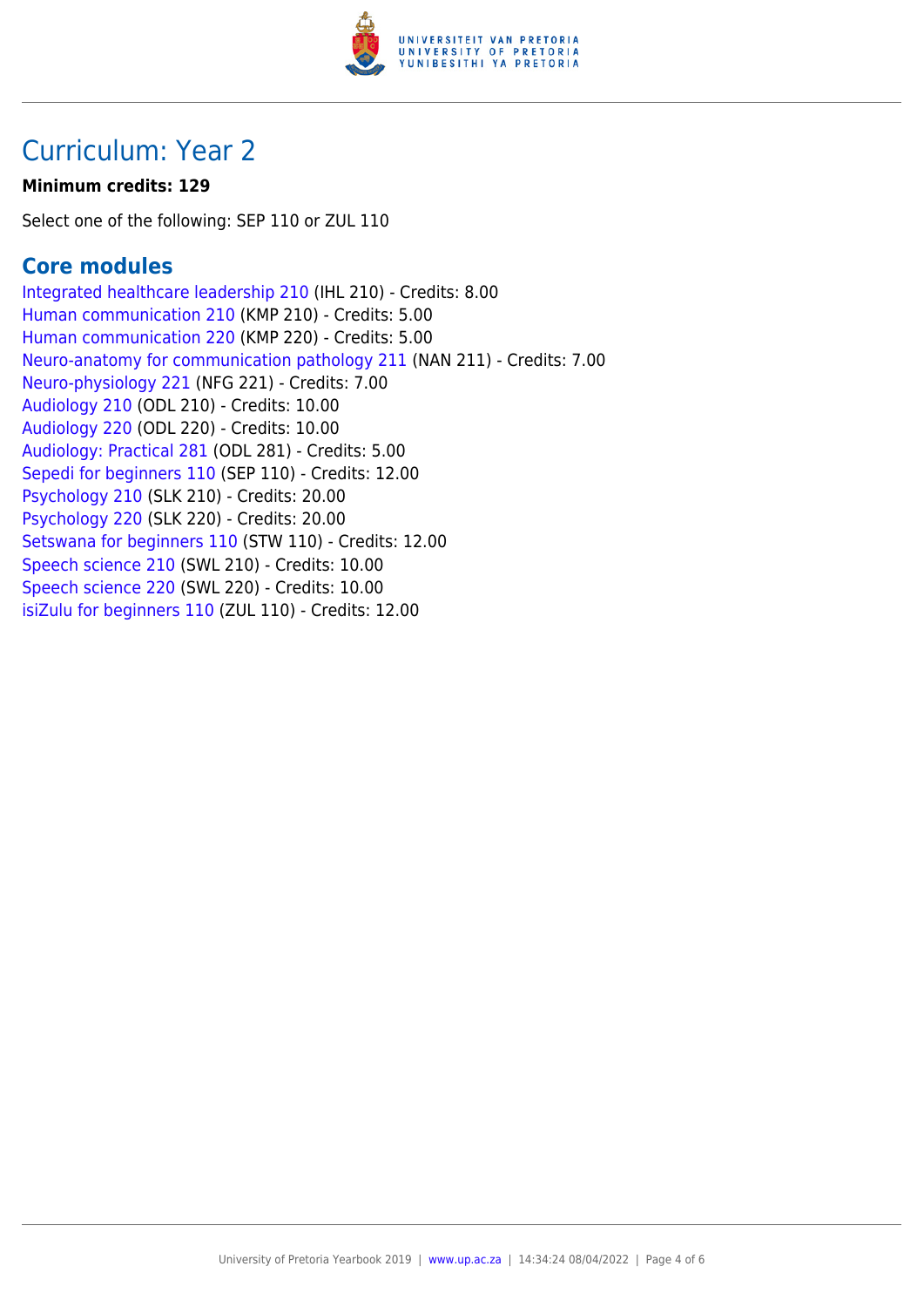

### Curriculum: Year 3

#### **Minimum credits: 122**

#### **Core modules**

[Integrated healthcare leadership 310](https://www.up.ac.za/faculty-of-education/yearbooks/2019/modules/view/IHL 310) (IHL 310) - Credits: 8.00 [Human communication 320](https://www.up.ac.za/faculty-of-education/yearbooks/2019/modules/view/KMP 320) (KMP 320) - Credits: 10.00 [Human communication: Practical 381](https://www.up.ac.za/faculty-of-education/yearbooks/2019/modules/view/KMP 381) (KMP 381) - Credits: 5.00 [Audiology 310](https://www.up.ac.za/faculty-of-education/yearbooks/2019/modules/view/ODL 310) (ODL 310) - Credits: 10.00 [Audiology 320](https://www.up.ac.za/faculty-of-education/yearbooks/2019/modules/view/ODL 320) (ODL 320) - Credits: 10.00 [Audiology: Practical 381](https://www.up.ac.za/faculty-of-education/yearbooks/2019/modules/view/ODL 381) (ODL 381) - Credits: 9.00 [Audiology: Practical 382](https://www.up.ac.za/faculty-of-education/yearbooks/2019/modules/view/ODL 382) (ODL 382) - Credits: 10.00 [Research methodology for healthcare sciences 300](https://www.up.ac.za/faculty-of-education/yearbooks/2019/modules/view/RHC 300) (RHC 300) - Credits: 30.00 [Psychology 310](https://www.up.ac.za/faculty-of-education/yearbooks/2019/modules/view/SLK 310) (SLK 310) - Credits: 30.00